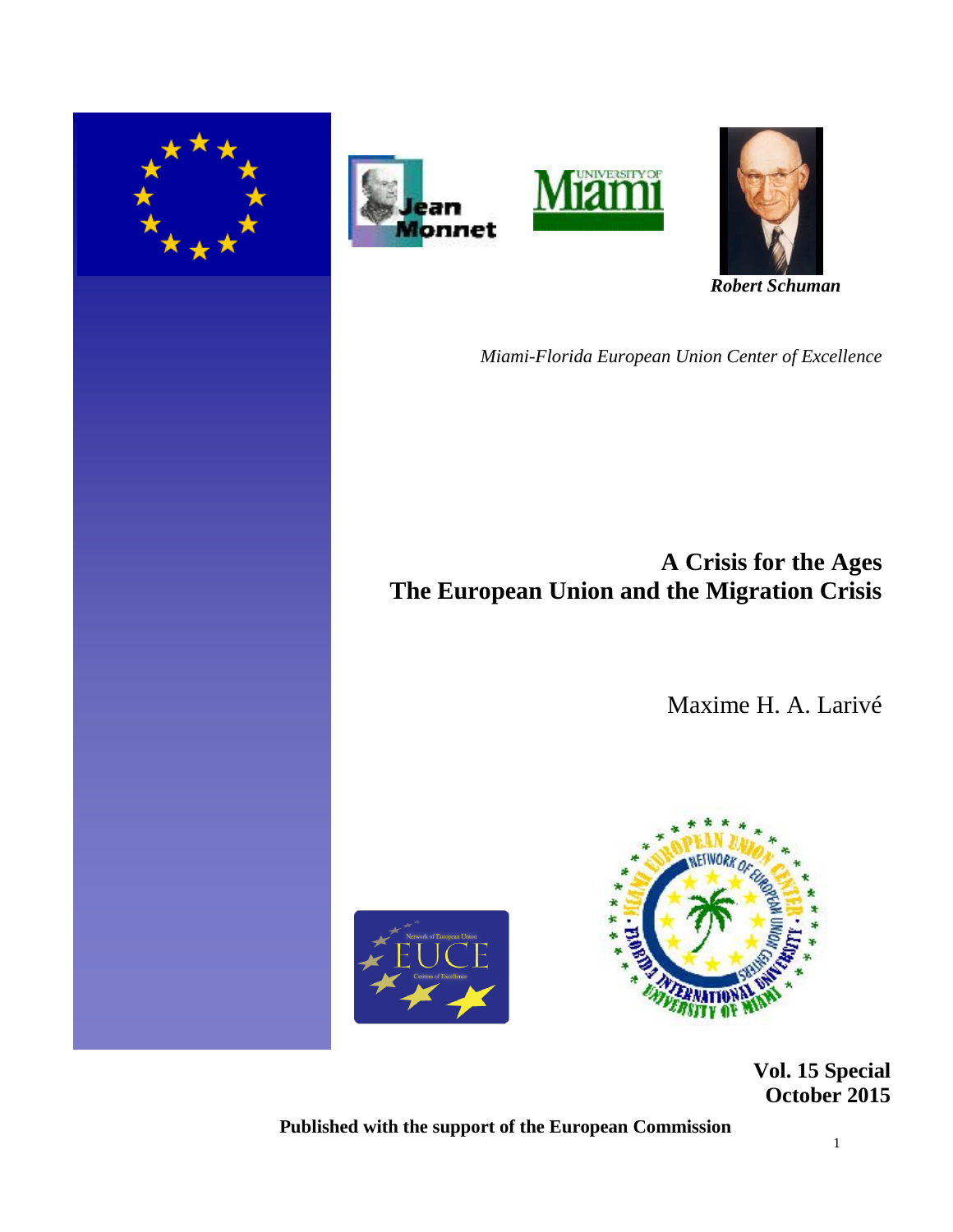#### **The Jean Monnet/Robert Schuman Paper Series**

The Jean Monnet/Robert Schuman Paper Series is produced by the Jean Monnet Chair and the European Union Center of the University of Miami.

These monographic papers analyze ongoing developments within the European Union as well as recent trends which influence the EU's relationship with the rest of the world. Broad themes include, but are not limited to:

- $\triangleright$  The collapse of the Constitution and its rescue by the Lisbon Treaty
- $\triangleright$  The Euro zone crisis
- $\triangleright$  Immigration and cultural challenges
- $\triangleright$  Security threats and responses
- $\triangleright$  The EU's neighbor policy
- $\triangleright$  The EU and Latin America
- $\triangleright$  The EU as a model and reference in the world
- $\triangleright$  Relations with the United States

These topics form part of the pressing agenda of the EU and represent the multifaceted and complex nature of the European integration process. These papers also seek to highlight the internal and external dynamics which influence the workings of the EU and its relationship with the rest the world.

#### *European Union Center*

#### *Jean Monnet Chair Staff*

| University of Miami            | <b>Joaquín Roy</b> (Director)                                                  |
|--------------------------------|--------------------------------------------------------------------------------|
| 2300 Campo Sano Building, 220C | <b>Beverly Barrett</b> (Associate Editor)                                      |
| Coral Gables, FL 33124-2231    | Maxime Larivé (Research Associate)                                             |
| Phone: 305-284-3266            | María Lorca (Research Associate)                                               |
| Fax: (305) 284 4406            | <b>Melanie Georgmaier</b> (Research Assistant)                                 |
| Web: www.miami.edu/eucenter    | <b>Florida International University</b><br><b>Markus Thiel (Director, FIU)</b> |

#### *International Jean Monnet Editorial Advisors:*

**Philippe de Lombaerde**, UNU/CRIS, Brugge, Belgium **Michelle Egan,** American University **Kurt Hübner**, University of British Columbia, Vancouver **Finn Laursen,** University of Southern Denmark **John McCormick,** Indiana University, Purdue **Félix Peña**, Universidad Nacional de Tres de Febrero, Buenos Aires, Argentina **Manuel Porto**, University of Coimbra, Portugal **Lorena Ruano**, CIDE, Mexico **Eric Tremolada**, Universidad del Externado de Colombia, Bogotá, Colombia **Roberto Domínguez**, Suffolk University, Boston **Francesc Granell**, University of Barcelona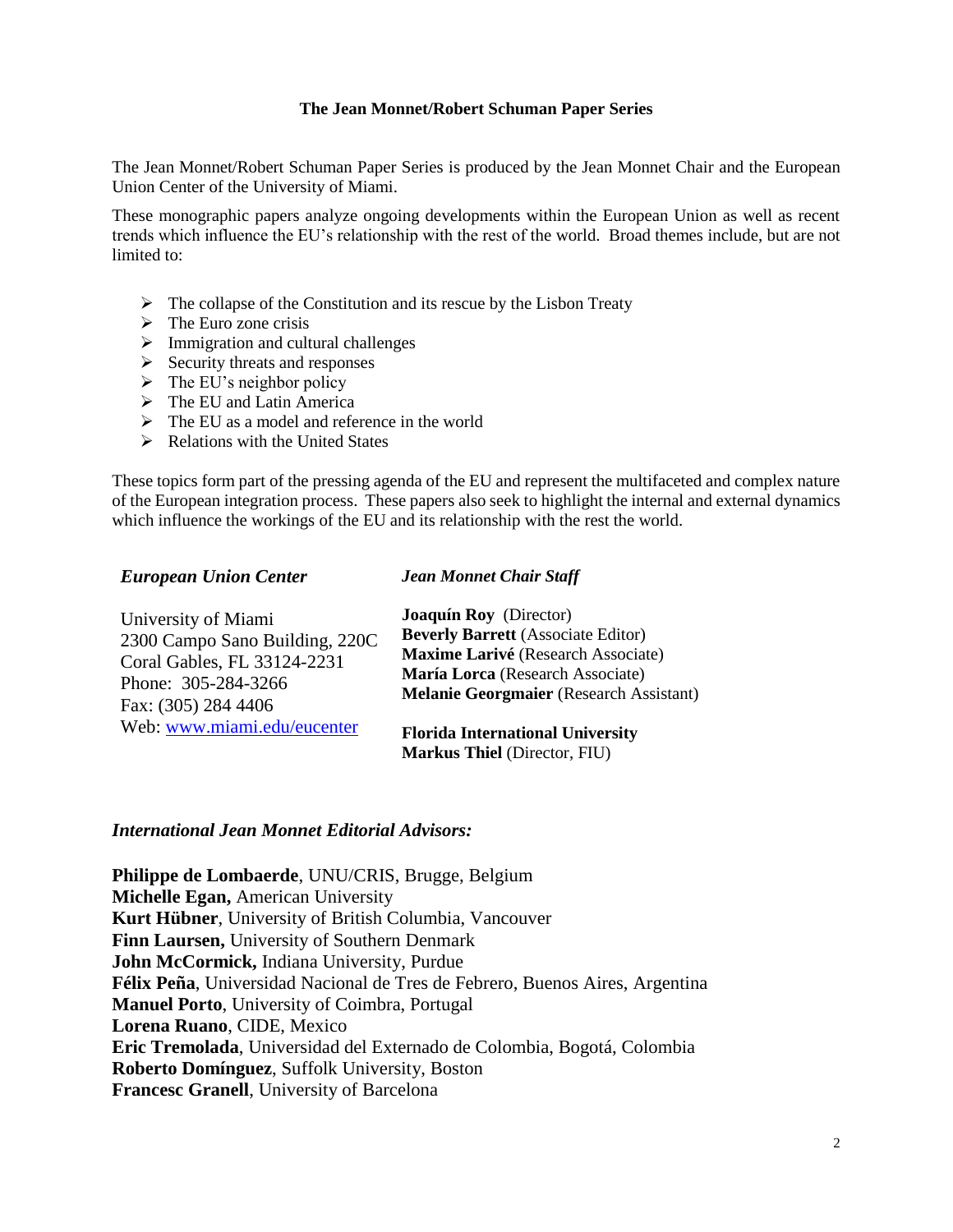# **A Crisis for the Ages The European Union and the Migration Crisis**

# Maxime H. A. Larivé

Europe is the baker in Kos who gives away his bread to hungry and weary souls. Europe is the students in Munich and in Passau who bring clothes for the new arrivals at the train station. Europe is the policeman in Austria who welcomes exhausted refugees upon crossing the border. This is the Europe I want to live *in.* – President of the European Commission, Jean-Claude Juncker during the 2015 State of the Union before the European Parliament.

Five months ago most European citizens were unaware of the number of refugees seeking to reach the richest EU Member States like Germany, France, Sweden and the United Kingdom. The first wake up call for Europe was after the Lampedusa tragedy costing the lives of more than 300 refugees on October 3rd, 2013.1 Europeans were shocked, as the world was, to wake up to hear about such tragedy taking place at their doorstep. From 2013 to 2015, the issue of mass-migration from Syria, Eritrea, Somalia and other countries in the region left the front pages of newspapers and the minds of Europeans, but had remained extremely present in the world of experts and the International Organization for Migration (IOM) was calling for actions. The second wake-up call, which marked the beginning of the seriousness of the crisis, was the shipwreck where an estimated 900 migrants died on April 19th, 2015 off the coast of Italy.

The migration crisis, aside from geopolitics and economics, is shaking the most basic and fundamental beliefs of the Union: its solidarity among 28 countries, its ethos as a humanitarian power, and its symbols and policies demonstrating its deepening process. It is a question of border control, migratory policies, political unity, normative and ethical behavior, and foreign affairs.

For the last four months, images of misery, death, pain, and innocence have illustrated the failures of European leaders on the international stage, and brought back humanity (which has been missing for too long), and the debate on moral responsibility of all Europeans  $-$  leaders and citizens included  $-$ .<sup>2</sup>

This paper seeks to analyze the different dimensions that have emerged due to the migration crisis starting in 2015. In the first part, the root causes of the crisis will be identified and explained. In a shorter second part, the paper will look into the normative and legal limits highlighted by the crisis. In a third section, the questions of narratives and rhetoric by European leaders will be dissected. And, the last section of the paper will look into the recent agreements by EU leaders on addressing the migration crisis.

 $\overline{a}$ 

Maxime H. A. Larivé, Ph.D., is a Research Associate at the European Union Center at the University of Miami. He is currently working as a Consultant for the European Commission/PPMI on 'Perceptions of the EU/Europe in Strategic Partners.' He recently published a book, "Debating European Security and Defense Policy. Understanding the Complexity" (2014) and has written articles in several peer-reviewed journals like *European Security* and in magazines like *The National Interest* and *World Politics Review*, along with chapters in edited volumes on topics of energy security in Europe and trade relations between the EU and the US. Dr. Larivé also writes weekly commentaries on the EU and transatlantic relations for *Politipond*.

<sup>1</sup> Schwartz, Mattathias. 2014. "The Anniversary of the Lampedusa Tragedy." *The New Yorker.* 3 October.

<sup>2</sup> Dempsey, Judy. 2015. "Merkel is Europe's Conscience and Leader, for Now." *Strategic Europe. Carnegie.* September 3.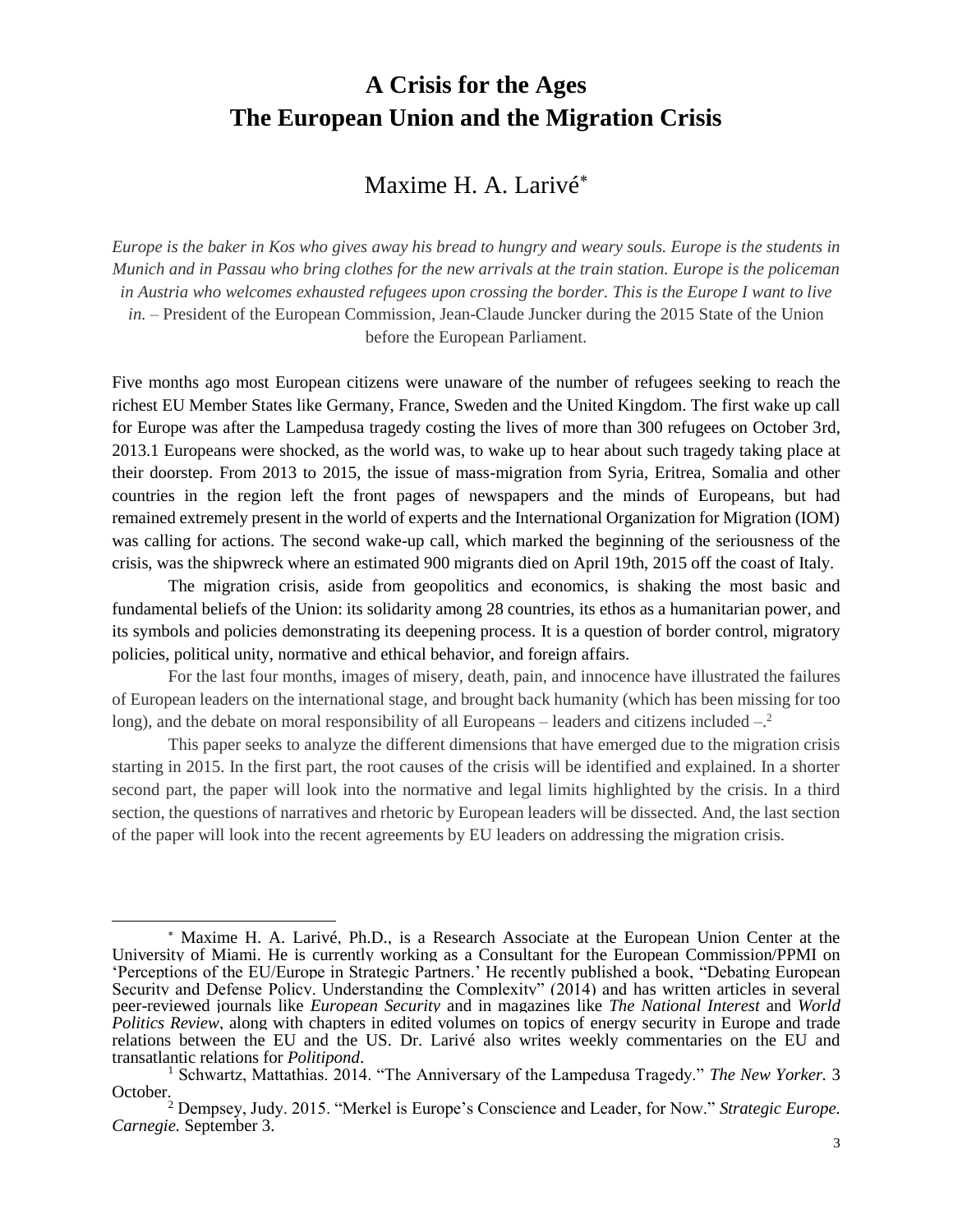# **Root Causes of the Migration Crisis**

### **Europe's Southern Neighborhoods**

 $\overline{a}$ 

Since the collapse of the world financial markets, the Europeans, with the exception of France, Poland and the UK to some extent, have become risk-averse. The fact that Europeans have left a power vacuum in their neighborhoods, on the Eastern front and Southern front, by being reluctant to flex muscles when required, plays as an important factor.

The Arab Spring, starting in 2010, brought hope in the Arab and Western worlds. Despite the fact that popular movements got rid of the old dictatorial establishments in countries like Libya, Egypt, Syria and so on, most of these countries have been confronting even dire futures.

In the case of Egypt, the country has shifted from democratic hopes, to a short reign by Mohamed Morsi, a member of the Muslim Brotherhood, to go back to a Mubarak-like political system. President Morsi led the country for roughly one year from June 2012 to July 2013, loosing his power after a military coup led by the army chief General Abdel Fattah el-Sisi. Since then President el-Sisi has reinstituted the foundations of a Mubarak-like regime.

In Libya, the West, led by France and the United Kingdom and backed up by the United States, removed Colonel Qaddafi from power in 2011. Qaddafi had ruled Libya for over four decades. But with the popular movement of the Arab Spring, the regime saw a threat to its survival. In response the West launched a military mission in 2011, under the UN Security Resolution 1973 (2001) allowing the coalition to enforce a no-fly zone over Libya.<sup>3</sup> This coalition initially created to avoid another civilian massacre led to the fall of the Qaddafi regime.

In Syria, Bashar al-Assad never lost his power. Even though the country is highly divided among a multitude of militias, terrorist networks and the al-Assad forces. What is interesting in the case of Syria is that the West did not see coming the fall of Mubarak and Qaddafi and wanted to be proactive in the fall of al-Assad. In September 2013, the West was trying to build a coalition in order to start bombing Syria and the al-Assad forces after he was found guilty of having used sarin gas against civilians. Two forces played in favor of al-Assad, and still are, avoiding the launch of airstrikes against Syria's al-Assad: Russia and Western public opinion. Vladimir Putin has played an important role in sponsoring the al-Assad regime through military and financial assistance. Putin's rationale is that the Assad regime is a better alternative and protection against radical Islamic groups than rebels.<sup>4</sup> In the case of western public opinions, they had grown war-worn, especially for the Americans and the Brits both involved in Iraq and Afghanistan. British citizens, through the UK House of Commons rejected to grant authorization to Prime Minister David Cameron to participate in military airstrikes in Syria. The British aversion to use force in Syria was a powerful signal for the Obama administration that refused to intervene despite the fact that al-Assad had crossed the 'red line' in using sarin gas.

Since 2013, the war in Syria has produced a large number of refugees, displaced individuals, rise of ISIS and the continuation of war.

<sup>3</sup> United Nations. 2011. "Security Council Approves 'No-Fly Zone' over Libya, Authorizing 'All Necessary Measures' to Protect Civilians, by Vote of 10 in Favour with 5 Abstentions." *Meeting Coverage and Press Release.* SC/10200. March 17. Online: <http://www.un.org/press/en/2011/sc10200.doc.htm> [Accessed on September 28, 2015]

<sup>&</sup>lt;sup>4</sup> Russia is such a critical actor in the survival of the Al-Assad regime. Late September, Moscow launched a military offensive, through airstrikes over Syria, in order to bomb the terrorist network ISIS. However, reports have demonstrated that Russia was in fact using his military force in order to protect the forces of the Al-Assad regime. Moscow has been a critical actor in the early days of autumn in Syria and has changed the complexity of the crisis in the Syria. So far, military attacks have increased, which will only continue to fuel, in the short-term, the number of refugees in direction of Europe.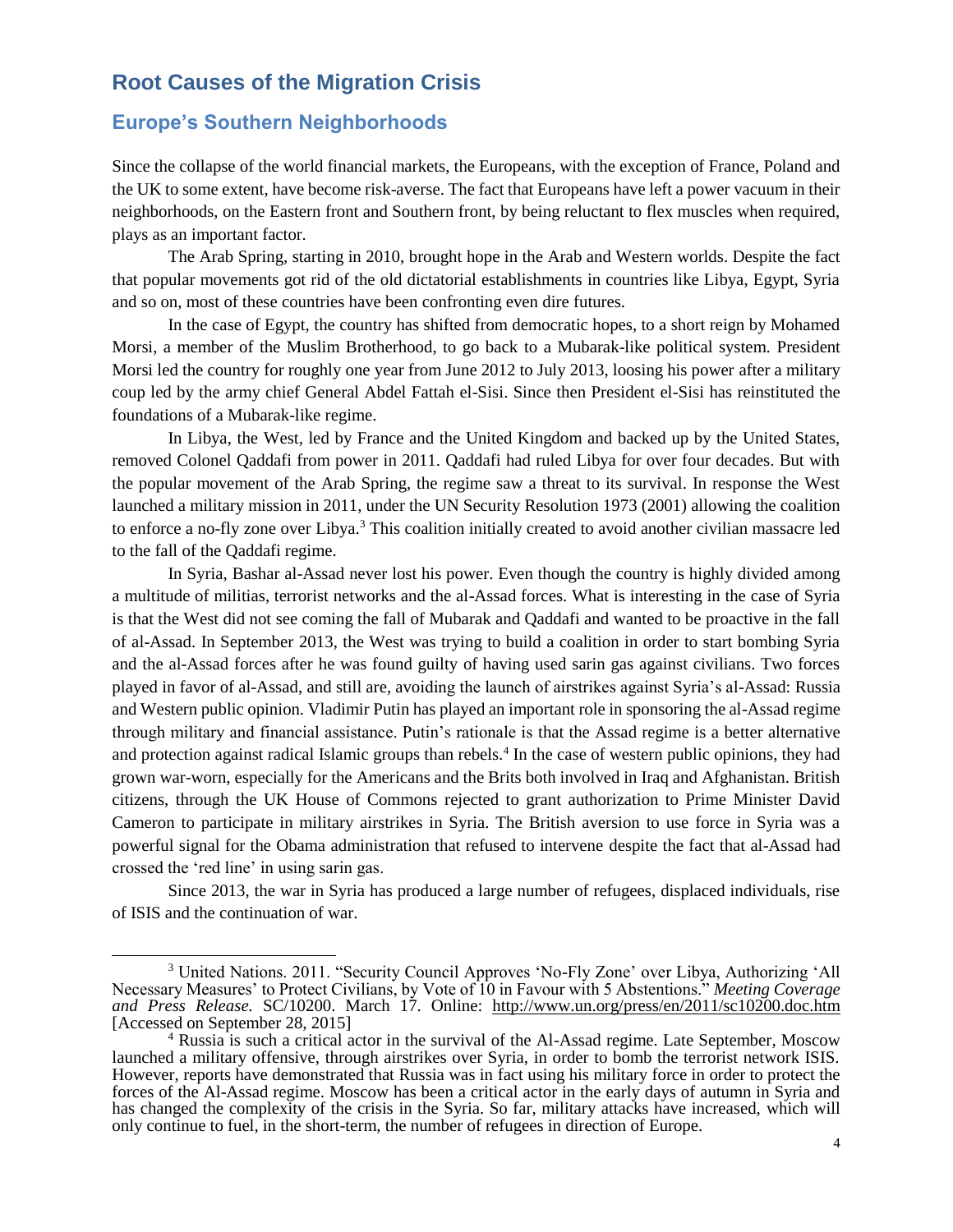# **Who Are the Migrants Seeking for Refuge in Europe?**

The migrants leaving their countries have changed over the years. They were once the poorest and the most desperate. Today's migrants are composed of individuals belonging to the middle class with a predominance of women and children. Some come from Middle East countries devastated by war like in Syria, Iraq and others from further South such as Mali, Gambia, Senegal, Sierra Leone, Ivory Coast, Eritrea and Somalia (see Table 1). The price of the trip has increased and costs now between €2,000 and 6,000 per person. Migrants cannot ask for asylum in a European country unless they set foot on European ground. Such law empowers the smugglers. Once in Europe, their lives remain extremely difficult.

Table 1: Countries of Origin

| <b>TOP FIVE COUNTRIES OF ORIGIN</b><br>1 January-31 July 2015<br><b>Destination</b> |             |        |              |                |       |         |
|-------------------------------------------------------------------------------------|-------------|--------|--------------|----------------|-------|---------|
|                                                                                     |             | Greece | <b>Italy</b> | ∎Malta         | Spain | Total   |
|                                                                                     | Syria       | 88,204 | 4,271        | $\mathbf 0$    | n.a.  | 92,475  |
| Origin Country                                                                      | Eritrea     | 282    | 18,676       | $\mathbf{0}$   | n.a.  | 18,958  |
|                                                                                     | Afghanistan | 32,414 |              | $\mathbf 0$    | n.a.  | 32, 414 |
|                                                                                     | Nigeria     | 515    | 7,897        | $\overline{3}$ | n.a.  | 8,412   |
|                                                                                     | Somalia     | 1,757  | 6,344        | $\overline{0}$ | n.a.  | 8,101   |
|                                                                                     |             |        |              |                |       |         |

Source: International Organization for Migration. 2015. "Mediterranean Update. Missing Migrants Project." August 14.

Graph 1, located below, shows the danger of seeking refuge in Europe. The number of deaths has considerably increased these last years.

Graph 1: Migrant Fatalities in the Mediterranean in 2014-15



Source: International Organization for Migration. 2015. "Mediterranean Update. Missing Migrants Project." August 14.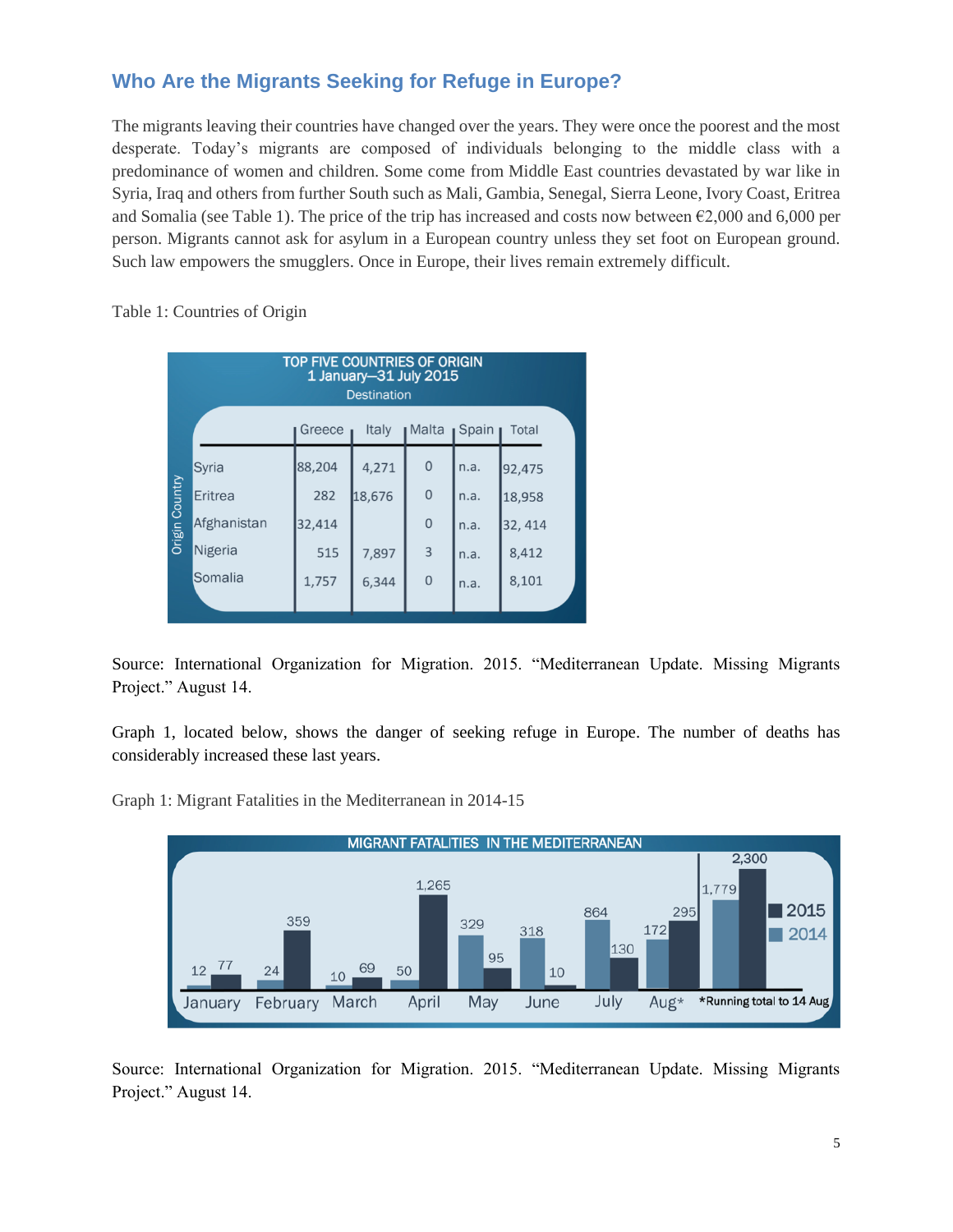From 2014 to 2015, the number of migrants loosing their lives in the Mediterranean has increased making it, according to the IOM, the most dangerous migratory route in the world. The tragic event in Lampedusa in 2013, and the most recent one off the coast of Italy in April are only examples.

Table 2: Maritime Arrivals of Migrants

| <b>MIGRANT MARITIME ARRIVALS 2015</b><br>Total Arrivals: (to date) 239,248 |                                                                                    |  |  |  |  |
|----------------------------------------------------------------------------|------------------------------------------------------------------------------------|--|--|--|--|
| <b>Italy</b>                                                               | 102,000                                                                            |  |  |  |  |
| Greece                                                                     | 134,988                                                                            |  |  |  |  |
| Spain                                                                      | 2,166                                                                              |  |  |  |  |
| Malta                                                                      | 94                                                                                 |  |  |  |  |
| Total                                                                      | 239,248                                                                            |  |  |  |  |
| 14/8/2015.                                                                 | Estimates based on data from respective<br>governments and IOM field offices as of |  |  |  |  |

Source: International Organization for Migration. 2015. "Mediterranean Update. Missing Migrants Project." August 14.

Table 3 illustrates the main entry points to Europe. With the current crisis, most Syrians enter through Greece, while migrants from Africa seek to enter through Italy from Libya.

### **Syrian Refugees**

As illustrated in the tables 1 and 2, the bulk of the migrants come from Syria, Eritrea, Afghanistan, Nigeria and Somalia. Each of these countries is facing terrible security, economic and political conditions.

Afghanistan has been a country at war since the Soviet invasion in 1979 (one can argue that violence in Afghanistan started even earlier). Nigeria and Somalia are facing serious political and security issues. Both countries host vicious terrorist networks like Boko-Haram (Nigeria) and some factions of Al-Qaeda (in Somalia) terrorizing the population and underlining the inabilities of their governments to protect their citizens. Eritrea is a police state with vicious policies including "forced labor during conscription, arbitrary arrests, detentions, and enforced disappearances."<sup>5</sup> Last but not least, Syria has been destroyed by war starting right after the Arab Spring in 2011. Since then, the regime of Al-Assad has waged war against the opposition. The war has shifted and saw the rise of new powerful non-state actor, the Islamic State of Iraq and Syria (ISIS).

The European Commission wrote that "the Syria conflict has triggered the world's largest humanitarian crisis since World War II."<sup>6</sup> Migrants from Syria usually pass by Turkey and Greece in order to enter into Europe, as it is much shorter than using the Central Mediterranean route and arriving in Italy. "The total number of people in need of humanitarian assistance in Syria" writes the Commission "has

 $\overline{a}$ <sup>5</sup> Human Right Watch. 2015. "Eritrea." Online:<https://www.hrw.org/africa/eritrea> [Accessed on September 24, 2015].

Commission. 2015. "Syrian Crisis. Factsheet." September. Online: [http://ec.europa.eu/echo/files/aid/countries/factsheets/syria\\_en.pdf](http://ec.europa.eu/echo/files/aid/countries/factsheets/syria_en.pdf) [Accessed on September 24, 2015].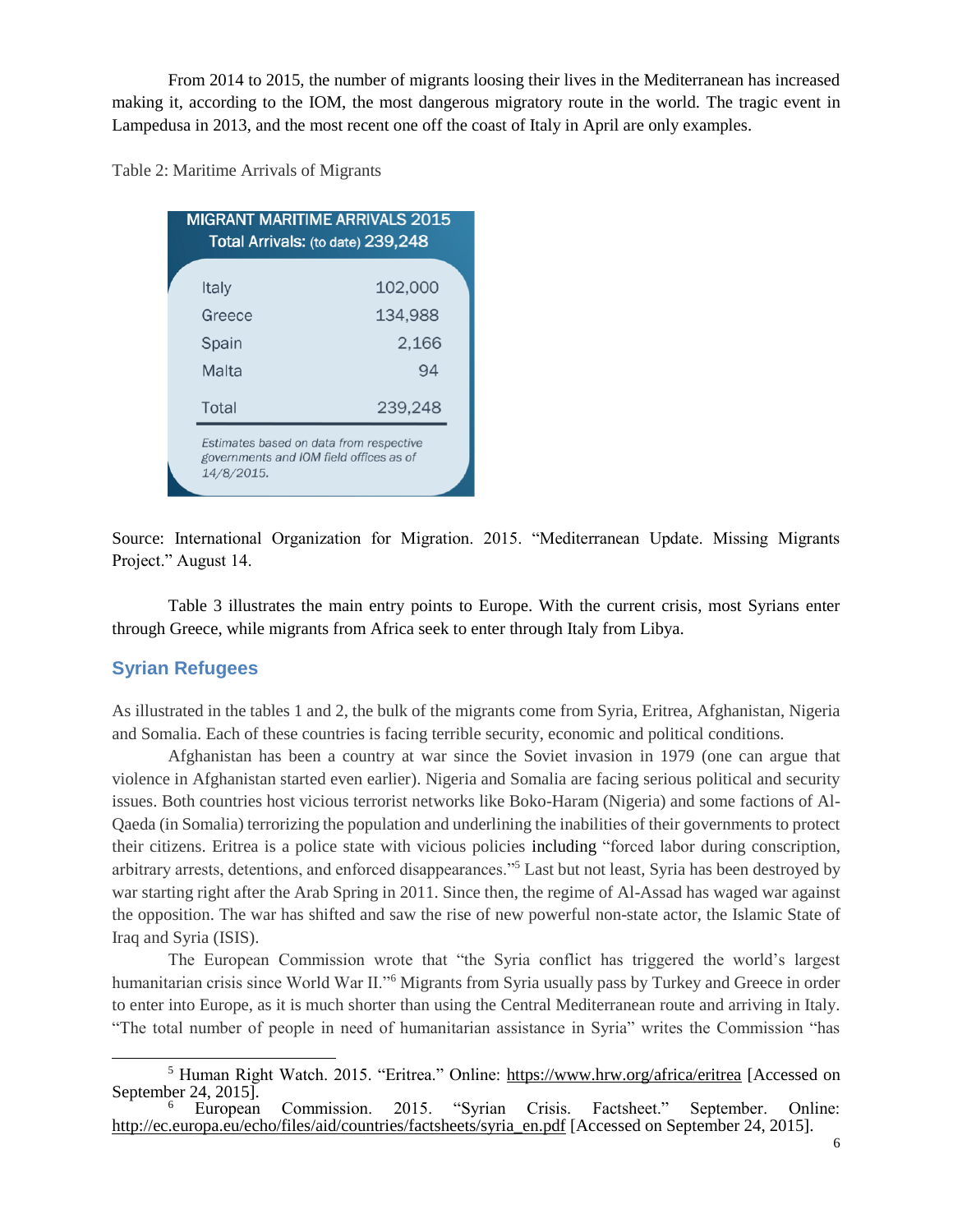reached 12.2 million, approximately 7.6 million of whom are internally displaced."<sup>7</sup> And a total of roughly 4 million Syrians have fled Syria. Out of the 4 million Syrian refugees, <sup>8</sup> 1.8m are located in Turkey (reports demonstrate that the local population have embraced and included the Syrian refugees), 1.1m in Lebanon (a country of 4.4 million inhabitants, so the Syrian refugees represent 25% of the overall population.), 630,000 in Jordan (a population of 6.5 million), and 250,000 in Iraq.

As calculated by the UNHRC, the number of Syrians seeking for security and refugee in Europe has increased by only represent 6% of the overall number of Syrian refugees, or in numbers, around, 240,000. Since January 2015, the numbers of Syrian asylum seekers have certainly increased, but solely represent 90,000. The UNHRC shows that 49% of the asylum applications are being shared between Germany and Sweden, second with 29% for Austria, Bulgaria, the Netherlands, Hungary, and 23% for rest of the EU which includes France, the UK, Denmark, Poland and other powerful EU Member States.

# **Migratory Routes to Western Europe**

According to Frontex, the EU agency in charge of monitoring migration and protecting European borders, there are seven routes, sea and land combined, in order to enter EU:<sup>9</sup>

- The Western African route (sea), giving access to the Canary Islands, which are part of the Schengen agreement,
- The Western Mediterranean route (sea), from Morocco to Spain
- The Central Mediterranean route (sea), from Libya to Sicilia
- The Apulia and Calabria route (sea), from the Middle East to South-West of Italy
- The Circular route from Albania to Greece (land), from Greece to the Balkans
- The Western Balkan route (land), from the Balkans to Hungary,
- The Eastern Mediterranean route (land/sea), from Turkey to Greece
- The Eastern Borders route (land), from the Caucasus to Hungary and Czech Republic

 $\overline{a}$ <sup>7</sup> European Commission. 2015. "Syrian Crisis. Factsheet." September. Online: [http://ec.europa.eu/echo/files/aid/countries/factsheets/syria\\_en.pdf](http://ec.europa.eu/echo/files/aid/countries/factsheets/syria_en.pdf) [Accessed on September 24, 2015].<br><sup>8</sup> UNHRC. 2015. "Syrian Regional Refugee Response." Onl:

<sup>&</sup>lt;sup>8</sup> UNHRC. 2015. "Syrian Regional Refugee Response." Online: <http://data.unhcr.org/syrianrefugees/regional.php> [Accessed on September 24, 2015]

<sup>&</sup>lt;sup>9</sup> Frontex. "Migratory Routes Map." Online: http://frontex.europa.eu/trends-and-routes/migratoryroutes-map/ [Accessed on September 24, 2015]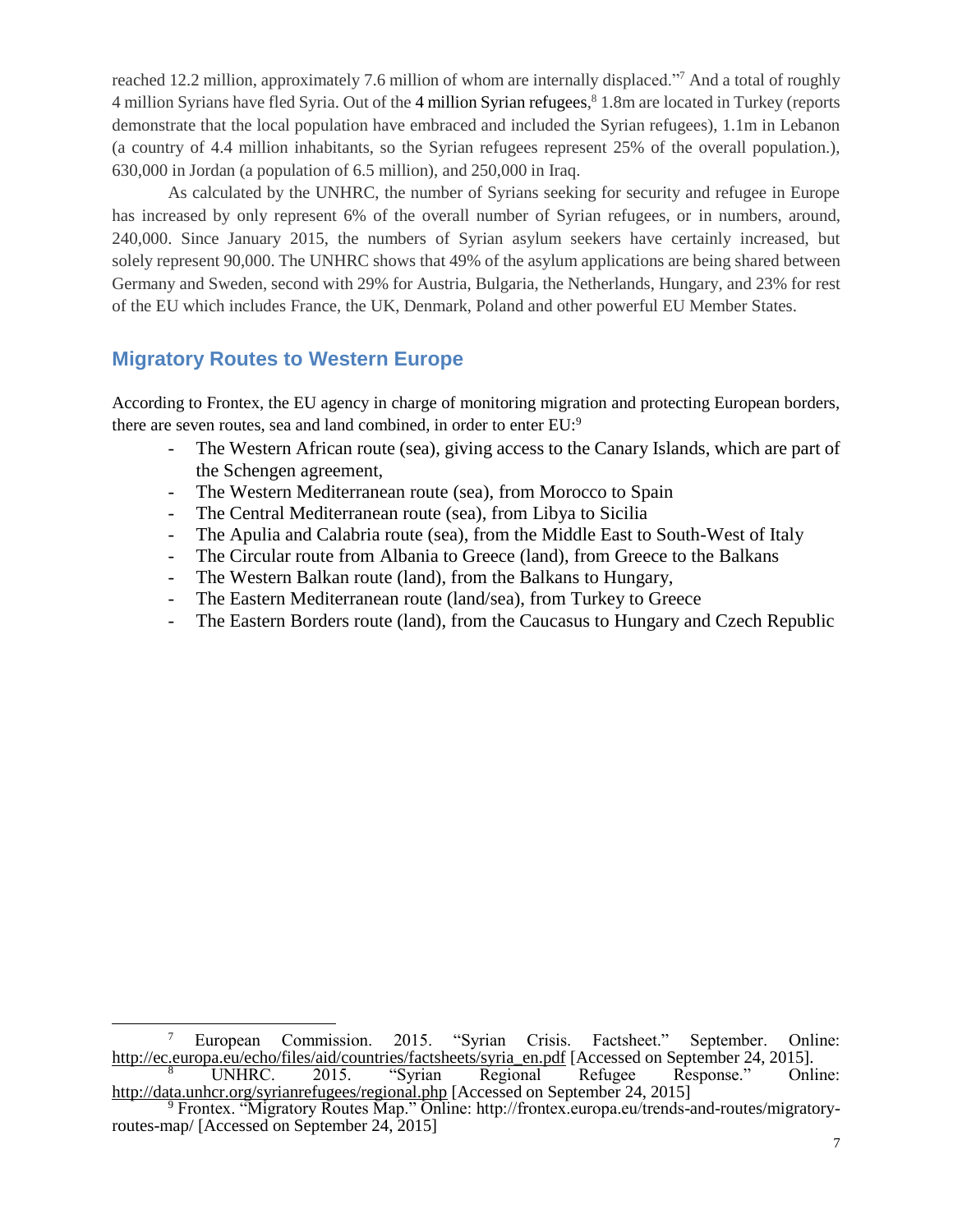Map 1: Principal Migratory Routes in direction to Europe



Source: Europol

### **Central Route**

The crisis in Libya is serious for two reasons. Since the fall of the Qaddafi regime in 2011, led by a Euro-Atlantic coalition, the country has spiraled into a civil war. The civil war has created a power vacuum in the middle of Northern Africa offering the exit point for many Northern and Central Africans leaving their home countries because of political violence, war, dire economic conditions, terrorism with the hope to reach the European continent for a better life. Libya has become the transit country for most of the illegal migration. In addition to unchecked migration, the civil war and lack of government have offered a new ground to ISIS. The terrorist network has emerged in the country directly threatening neighboring countries, which include Europe.

If Libya is the exit point of Africa, Italy is one of the entry points of Europe. Since the Arab Spring, Italy has been on the front line of illegal mass-migration from the Middle East and North Africa (MENA). For years the numbers of migrants seeking asylum in Europe has considerably increased. The Central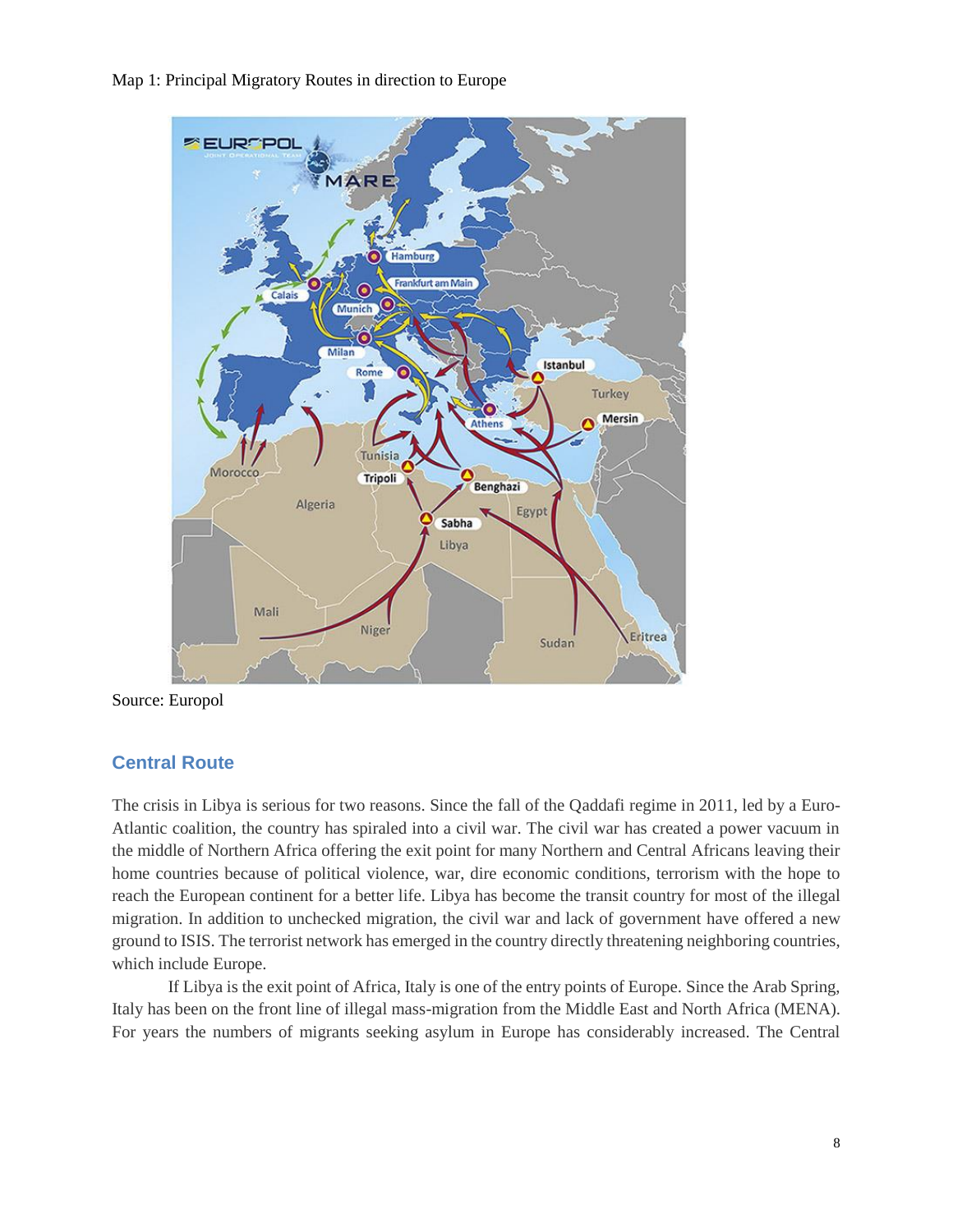Mediterranean Route, from Libya to Italy, has seen a serious increase of illegal migrants from 40,000 in 2008 to 170,000 in 2014.<sup>10</sup>

# **European Symbols and Rules under Stress**

Even though the number of refugees coming from Syria are well below the numbers in camps in Turkey, Lebanon and Jordan, the European structures are failing to adjust to the pressure of the migrants seeking for asylum in Western European nations. The image of a humanitarian power is losing its veracity, and the basic structures monitoring movements of people within the Union are under stress.

### **Fortress Europe**

 $\overline{a}$ 

Images, pictures and cartoons, have been an important variable in shaping public opinion and creating an emotional reactions to the migration crisis.<sup>11</sup> In regards to the migration crisis, the EU has been referred as Fortress Europe. The identification of the EU either as a soft power or as a civilian power falls well behind and demonstrates the irrelevance of such terms. If Fortress Europe implies a huge wall protecting the European territory, borderless Europe is its absolute antonym. Such image of Fortress Europe, which has many definitions, is affecting the overall idea of the EU as a humanitarian and a development power. The EU is regardless of its handling of the current flow of migrants within the Union the largest aid world donors. It has always been an important actor in providing development and financial assistance to developing countries and countries under serious crisis regardless of their geographical locations.

Normative Europe appears to be a construction by the EU to justify its moral behavior implying a certain degree of inaction and risk-averse foreign policies. If the concepts of 'soft power' and 'civilian power' are heavily used by European diplomats and experts, they are only part of the European dialect.<sup>12</sup> In a recent work, that I participated on, on perceptions of the EU in the US (expected to be published in the Fall or early spring), it was demonstrated than 'normative Europe' barely exist outside Europe.

### **Limits of the Schengen Agreement and Dublin Rules**

In addition to affecting the external image of the EU as a normative and ethical power, the migration crisis is directly underlining two internal issues that have become contentious, the Schengen agreement and the Dublin Regulations.

The Schengen agreement of 1985 symbolizes and embodies one of the most sacrosanct dimensions of European success. "The Schengen area represents a territory where the free movement of persons is guaranteed. The signatory states to the agreement have abolished all internal borders in lieu of a single

<sup>&</sup>lt;sup>10</sup> Frontex. 2015. "Central Mediterranean Route." Online: [http://frontex.europa.eu/trends-and](http://frontex.europa.eu/trends-and-routes/central-mediterranean-route/)[routes/central-mediterranean-route/](http://frontex.europa.eu/trends-and-routes/central-mediterranean-route/) [Accessed on September 28<sup>th</sup>, 2015]

 $<sup>11</sup>$  Politipond. 2015. "Re-Humanizing the Migration Crisis through Images." September 8. Online:</sup> <https://politipond.wordpress.com/2015/09/08/re-humanizing-the-migration-crisis-through-images/> [Accessed on September 28, 2015]

<sup>12</sup> See: Manners, I. 2002. "Normative Power Europe: A Contradiction in Terms?" *Journal of Common Market Studies,* 40(2): 235–258; Manners, I. 2006. Normative Power Europe Reconsidered: Beyond the Crossroads. *Journal of European Public Policy*, 13(2), 182–99; Duchêne, F. 1972. Europe's Role in World Peace, in Europe Tomorrow: Sixteen Europeans Look Ahead, edited by R. Mayne. London: Collins, 32–47; Sjursen, H. 2006. The EU as a 'Normative' Power: How can this be? Journal of European Public Policy, 13(2), 235–51; Sjursen, H. 2006. What Kind of Power? Journal of European Public Policy, 13(2),169–81.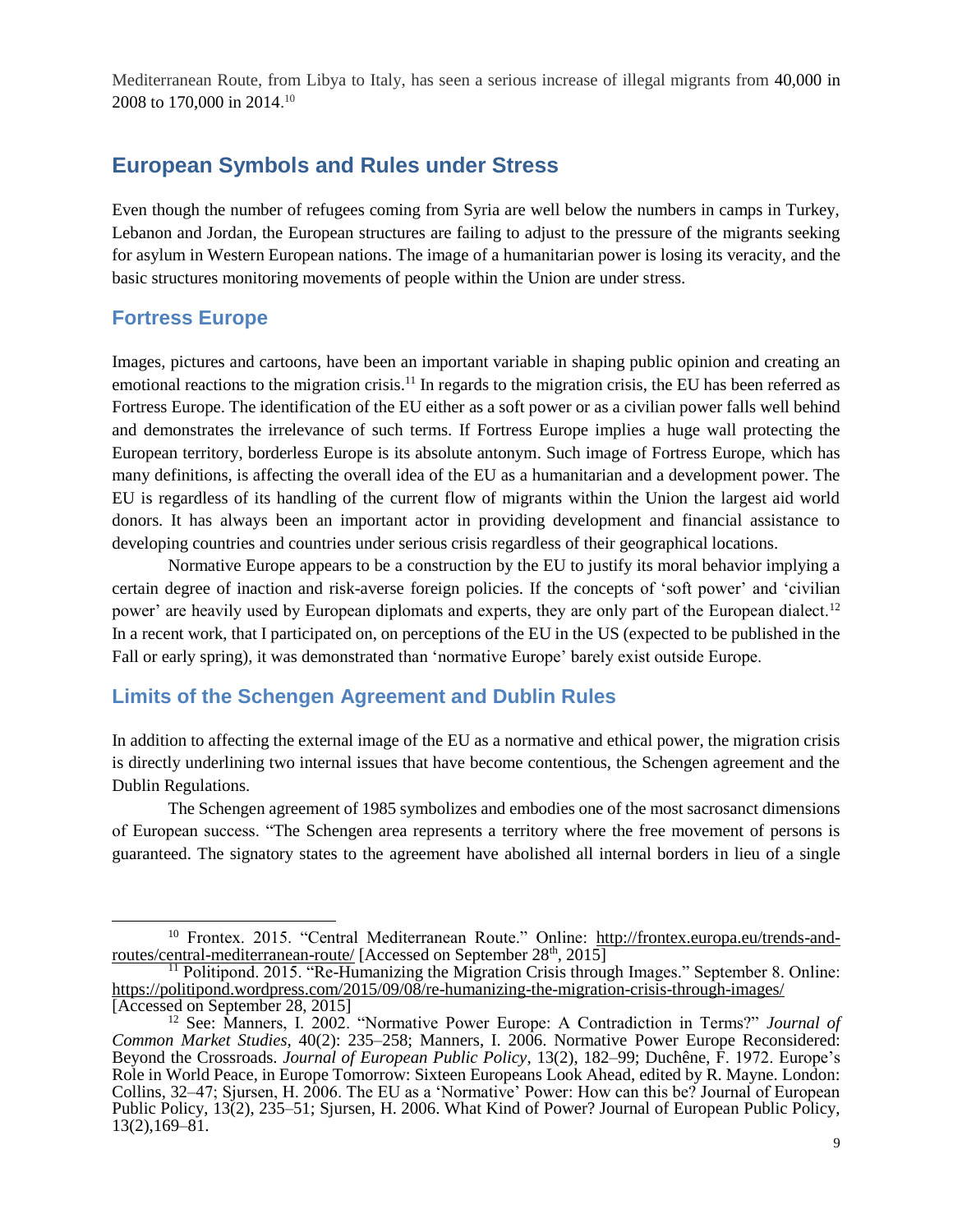external border."<sup>13</sup> The Schengen area is composed of most EU Member States, except from Bulgaria, Romania, Cyprus, the UK and Ireland. Norway, Iceland Switzerland and Liechtenstein have joined the Schengen Area.

The Schengen agreement has been an important point of tensions between EU Member States as in order to be efficient it requires deeper integration in terms of border control, police coordination, judiciary legislation and so forth. If the movement people is certainly facilitated, it creates some problems for Member States in fighting terrorist networks and other transnational criminal networks.

In the case of the migration crisis, Syrian refugees once getting in Greece are crossing borders in direction of Germany, the UK and France. For such reasons countries like Bulgaria, Hungary and Croatia have built fences in order to limit the entrance of refugees simply crossing their territories. In addition, countries like Germany have reinstalled internal borders with Austria in order to control the flow of migrants. This has caused a snowball effects wherein the EU Member States are following Germany's decision. German Chancellor, Angela Merkel, has warned about the risks that the migration crisis is causing on the survival of the Schengen agreement.

The second point is the Dublin regulation, which came into force on January 1, 2014, and consists on making Member States responsible for the examination of the asylum application of the refugees. The country wherein the refugees first enter is in charge of registering the asylum request and fingerprinting the individuals. Usually the first EU country is the one that will have to welcome the refugees. For such reasons most refugees refuse to be fingerprinted and registered in the country of arrival, namely Greece and Italy, and rather keep going to Germany or Sweden. With the recent crisis, Germany has decided over the summer to suspend the Dublin rules and process the request of asylum of the Syrians that have reached German territory.

The migration crisis has demonstrated the limits of the Dublin regulation and is forcing EU leaders to rethink the legal process. This ultimately will require an even distribution of migrants across Europe through mandatory quotas. But this solution has been rejected by Eastern European countries, which have as well, at least in the case of Hungary, stopped processing asylum requests.

Both the Schengen agreement and the Dublin regulation are under heavy stress and illustrate the limits of the integration process.

# **European Narratives regarding the Migration Crisis**

### **European crisis**

 $\overline{a}$ 

The crisis for the European Union and Europe is dual. On the one hand, the tone of the debate is extremely divided among the 28 Member States. If Germany and Sweden are welcoming refugees, France and the United Kingdom are much more cautious, while Eastern and Central European members have acted against the refugees. On the other hand, if the tone is quite negative, European leaders have been able to find some common position in order to try to address the problem and root causes.

One of the most vocal criticisms has came from Hungary Prime Minister Viktor Orbán prior the emergency summit on September 23<sup>rd</sup>, accusing Germany of 'moral imperialism.' Hungary under Orbán worked on rejecting the German-back plan of redistribution of refugees across the Union.

<sup>&</sup>lt;sup>13</sup> EUR-Lex. "The Schengen area and cooperation." Online: [http://eur-lex.europa.eu/legal](http://eur-lex.europa.eu/legal-content/EN/TXT/?uri=URISERV:l33020)[content/EN/TXT/?uri=URISERV:l33020](http://eur-lex.europa.eu/legal-content/EN/TXT/?uri=URISERV:l33020) [Accessed on September 24, 2015].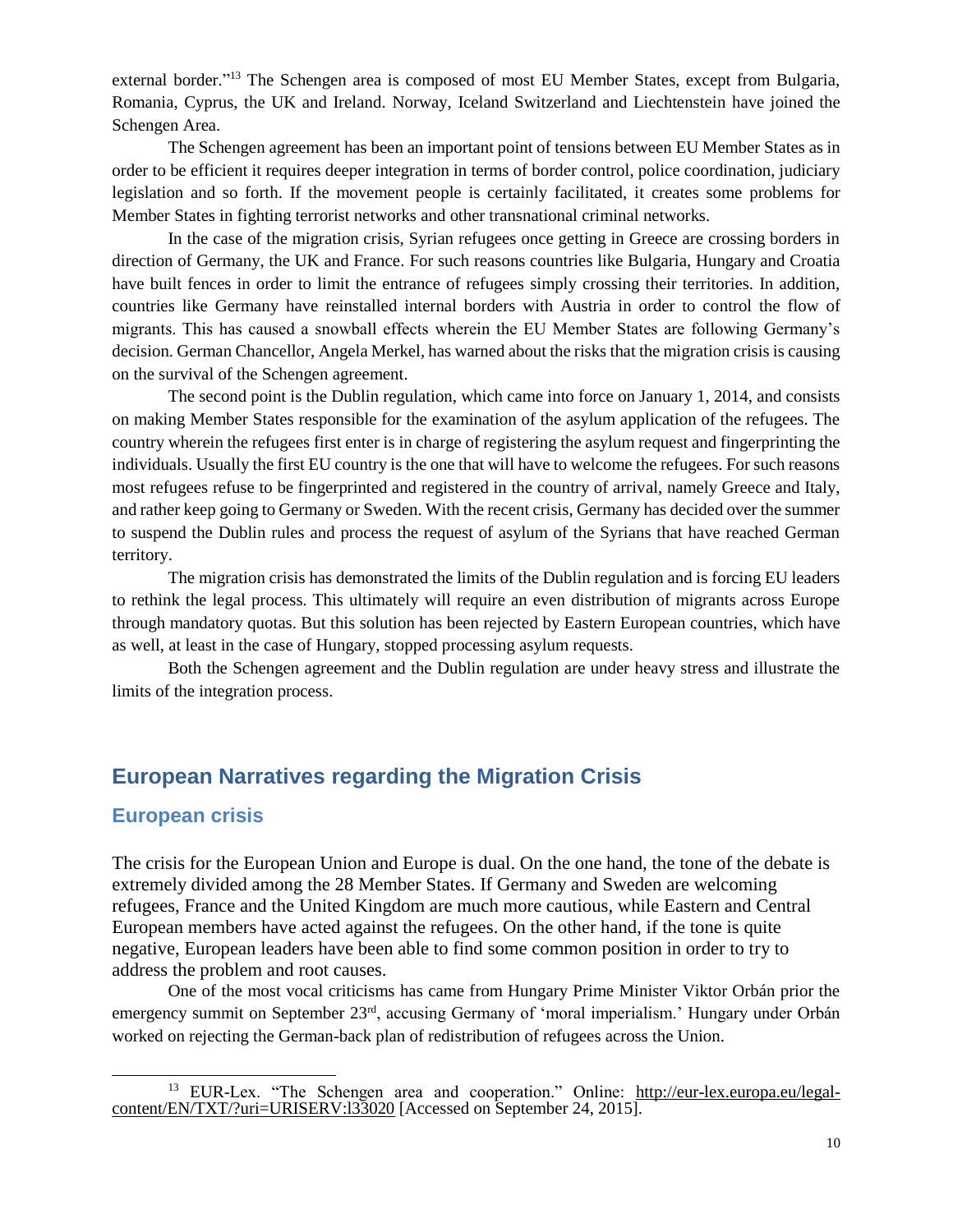#### **National Tones**

l

The problem of migration – legal and illegal – is a central one for anyone wanting to understand the current political debates at the national and European levels. Even legal migration between the 28 EU Member States is a cause of domestic tension even though such sort of migration is directly connected to the freedom of movement, one of the four freedoms guaranteed by the common market. So in the case of illegal migration, it is not difficult to imagine the tone of the debate.

Domestically, the radical parties (especially the extreme right) have risen above their former status of opposition parties, to becoming a shaping-force of the national debate. In the case of France, the Front National is now considered as one of the top French parties, with the Socialist Party and the newly-renamed right wing party, Les Républicains. The Front National (FN) has made its name by blaming all France's troubles and decline on Europe, globalization and the immigrants. In the case of the current migration crisis, the FN is associating the refugees with terrorism as well portraying the crisis as a fight between Christian values and the Arab world.

In Great Britain, the United Kingdom Independence Party (UKIP), previously led by Nigel Farrage, was an important actor as well, in framing Britain's crises on Europe and immigrants. His sudden rise, despite some disappointing results in the May elections, has forced Cameron's government to talk tougher.

Ensuing the June elections in Denmark, the anti-EU and anti-immigrant party, Danish People's Party (DPP), has risen to the second rank of national parties. And these radical parties have only been identified because of the recent elections in each country. But other EU Member States, like the Netherlands, Hungary, Poland, Austria, Italy, Greece, and so forth, are as well dealing with a powerful extreme right political force changing the tone of the debate.

Now, two questions remain to be answered: First, to what extent are these extremist parties throughout Europe influencing the debate on migration? Second, are mainstream right wing parties eventually showing their true colors? For instance, the recent rhetoric emanating from London is quite worrisome. Prime Minister Cameron has had some words about these migrants 'invading' Britain. In July, PM David Cameron compared the migrants stuck in Calais as a "swarm of people coming across the Mediterranean" and has been advocating for stricter immigration rules in Britain.<sup>14</sup> Weeks later, British foreign secretary, Philip Hammond, made comments aligned with his leadership about the current migration crisis and claimed that Europe "can't protect itself." He continued saying that "The gap in standards of living between Europe and Africa means there will always be millions of Africans with the economic motivation to try to get to Europe."<sup>15</sup>

In France, under President Nicolas Sarkozy, the tone towards immigrants was very negative and aggressive. Sarkozy and his Minister of Interior, Brice Hortefeux, stole some of the narratives from the Front National either for political gain or by sympathy for such belief. For instance, in June 2010, Brice Hortefeux was fined for making racist comments towards a man of North Africa origins.<sup>16</sup>

Ultimately, in Western Europe center-right parties have played a certain role in using xenophobic and anti-EU narratives advanced by extreme-right parties.<sup>17</sup> If their electorates increase, it is not because

<sup>14</sup> Castle, Stephen. 2015. "Cameron to Propose Stricter Immigration Rules in Britain." *The New York Times.* May 20.

<sup>&</sup>lt;sup>15</sup> Perraudin, Frances. 2015. "Marauding' migrants threaten standard of living, says foreign secretary." *The Guardian.* August 10.

<sup>16</sup> Davies, Lizzy. 2010. "French interior minister fined €750 for racist comments" *The Guardian.*  June 4.

<sup>&</sup>lt;sup>17</sup> European leaders like British Prime Minister David Cameron, Prime Minister Viktor Orbán and other national politicians like Marine Le Pen of the Front National, Nicolas Sarkozy of France (to name a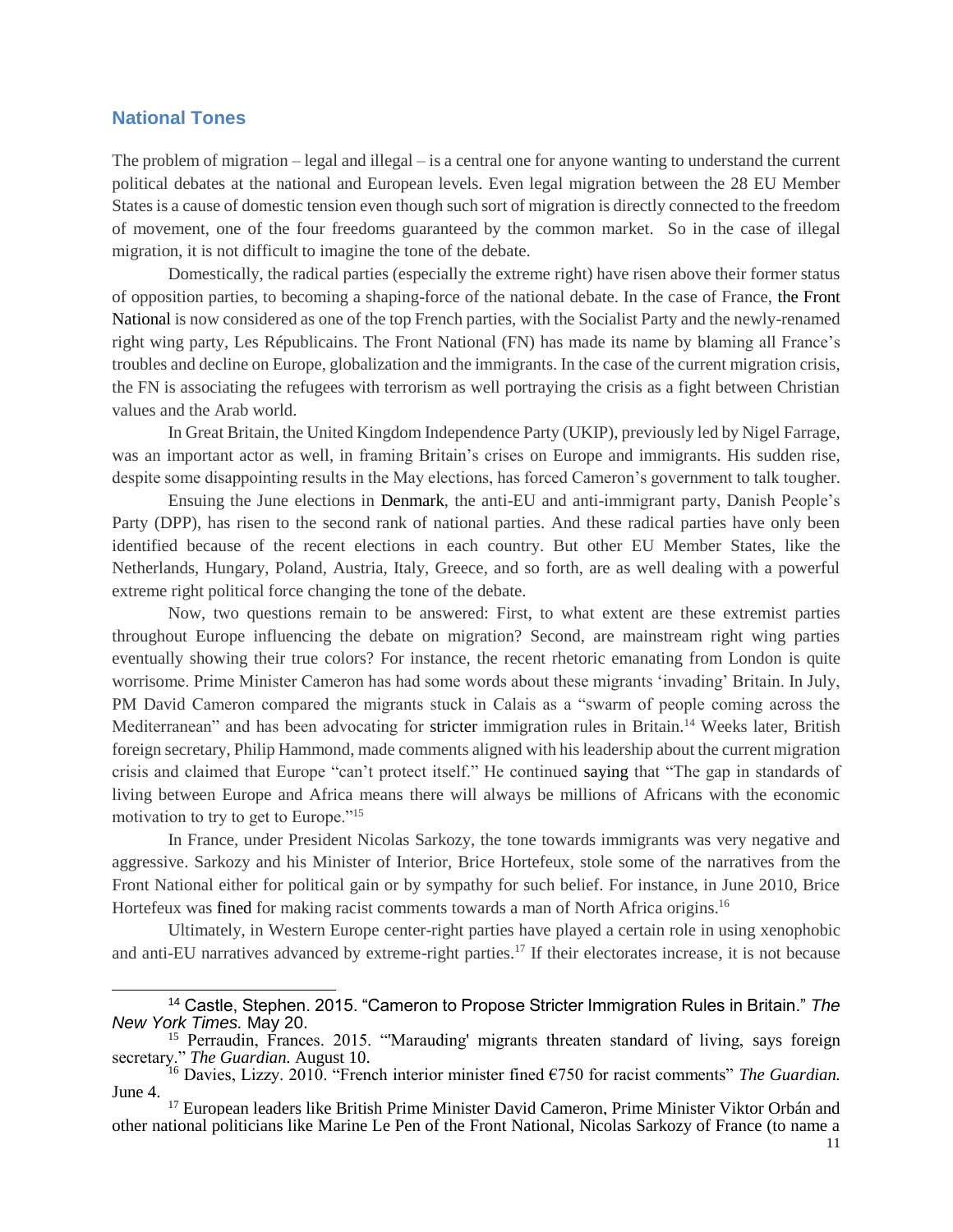Europeans are becoming more racist or anti-EU, but that they are tired of a visionless, leaderless, and scared political class. All these radical national parties in Europe share this commonality of stating clearly what they think, even though it is not true (like linking terrorism to immigration; or opposing globalization and returning to a protectionist economy). In addition, the current socio-economic climate in Europe is auspicious to such rise as the center-right and left parties have been unable to real make the required changes in order to launch the economic engine.

### **European Narratives – Building Solidarity through Courage**

If the tone of the debate at the national level tends to be negative vis-à-vis migrants and refugees, it is as well negative at the EU level vis-à-vis the Member States. For instance, during the State of the Union in September 2015, President of the Commission Juncker used a dark and accusative tone during his address was quite dark and accusative.<sup>18</sup> At several occasions, Juncker was very critical, and pretty much started his address by saying that "our European Union is not in a good state." In order to change the current path, Juncker urged to re-find a common European ground and solidarity among the 28 nations.

The first priority for the Europe as a whole is finding solutions for the refugee crisis. Juncker spent a considerable amount of time, during his address, talking about the crisis and the solutions that can be implemented. Before talking cooperation and coordination, Juncker underlined the shared historical heritage of Europeans and the fact that migrations caused by political persecutions and oppressions have occurred at many occasions on the European continent. Juncker implied that forgetting our European past, or simply selecting moments of history, is not an acceptable approach. Juncker addressed the question of numbers of asylum seekers and correctly put it in perspective saying that they simply represents 0.11% of the overall EU population of 500 millions, when they are representing 25% of the Lebanese population.

Juncker underlined that the Commission has been advocating for more integration on immigration policies in order to create a Common European Asylum System. If Juncker reminded the positive actions implemented by the EU like Frontex, foreign aid to Syria and so forth, he said that "Where Europe has clearly under-delivered, is on common solidarity with regard to the refugees who have arrived on our territory."

In dealing with rising numbers of refugees arriving in Italy, Greece and Hungary, the Commission is pushing for the adoption by the EU meeting of ministers of September 14th of the "Commission proposals on the emergency relocation of altogether 160,000 refugees." The last sentences of his part on the refugee crisis was quite a powerful statement as it clearly illustrates Juncker's vision of what Europe is and should be:

*I do not want to create any illusions that the refugee crisis will be over any time soon. It will not. But pushing back boatsfrom piers,setting fire to refugee camps, orturning a blind eye to poor and helpless people: that is not Europe.*

*Europe is the baker in Kos who gives away his bread to hungry and weary souls. Europe is the students in Munich and in Passau who bring clothes for the new arrivals at*

l

few) share all in common one strategy: dehumanizing the refugees. They all remove the humanity from these refugees in order to appeal to a scared, uneducated and to some degree lazy electorate. The fact that these elected and non-elected officials can receive so much attention and support raises an important problem in European societies. Many experts have been calling for an increase of solidarity among EU Member States, but such solidarity cannot occur if the European citizenry feels no emotional connection with the migrants seeking for a better life in Europe.

<sup>&</sup>lt;sup>18</sup> Juncker, Jean-Claude. 2015. "State of the Union 2015: Time for Honesty, Unity and Solidarity." Speech. September 9. Strasbourg.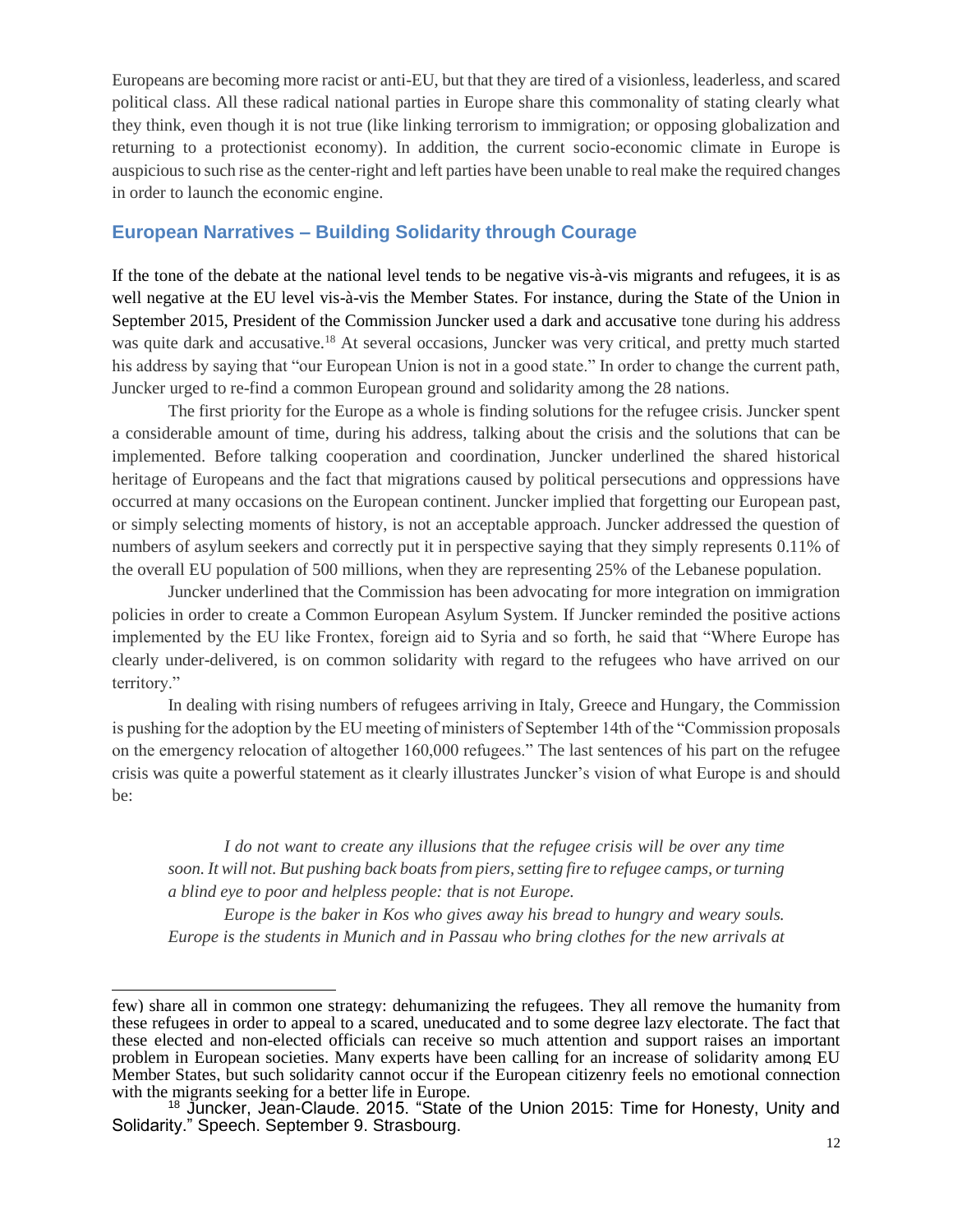*the train station. Europe is the policeman in Austria who welcomes exhausted refugees upon crossing the border. This is the Europe I want to live in.*

*The crisis is stark and the journey is still long. I am counting on you, in this House, and on all Member States to show European courage going forward, in line with our common values and our history.<sup>19</sup>*

# **Policies and Actions to Addressing the Migration Crisis**

### **Internal Actions**

As demonstrated above the national rhetoric and tones have been highly divided and negative. But after months of inactions, European leaders were finally able to seat down and agree on a series of important measures.

On September 23rd, 2015, EU leaders were meeting for an "extraordinary informal" [summit](http://www.politico.eu/article/eu-move-beyond-refugee-crisis-stage-migration-summit/) on refugees. One of the big question prior the meeting was about the number of refugees that the Union will accept and their distribution across the Union. This has been a highly contentious issue. In June 2015, the Commission was proposing the implementation of mandatory quotas, which was not welcome by a large majority of Member States. The big opposition on quotas have come from Eastern and Central European Member States, namely Slovakia and Hungary.<sup>20</sup>

In addition of creating hot spots, EU leaders agreed on the relocation of 160,000 refugees across the continent.

In order to assist the EU Member States on the front line, especially for Greece and Italy, the EU will have established by late November a series of 'hot sports' in order to assist in the process of welcoming refugees and processing their demand of asylum.<sup>21</sup> These hot spots will remove some of the heavy lifting to countries like Greece, Italy, Hungary and Bulgaria.

### **External Policies to Protect the Homeland**

In terms of external policies, the EU and its Member States have agreed on a series of policies from border control, to foreign aid, and more recently the debate on airstrike campaigns over Syria.

#### **Border Control – CSDP Responses**

l

Aside from dealing with serious economic conditions, Italy and Greece are left alone managing massive influxes of migrants (237,000 combined so far this year). Greece is dealing with a serious economic crisis affecting the basic functioning of its state, and Italy is not in its best economic shape as well. One of the shortcomings in the case of Greece consists in assuring basic border controls, while in Italy it is assisting the Italian coastguards in monitoring miles of sea. Europeans have only agreed on increasing the funding of its two naval missions off the Coast of Italy and Greece. Greece has become a point of transit, while Italy is trying to do what it can with its resources.

<sup>19</sup> Juncker, Jean-Claude. 2015. "State of the Union 2015: Time for Honesty, Unity and Solidarity." Speech. September 9. Strasbourg.

 $20$  As reported by Politico, European Commission Vice President Frans Timmermans was not shy saying that Central European countries had 'no experience with diversity.' Their lack of diversity has created visceral fear within their societies. See: Chadwick, Vince. 2015. "Timmermans: Central Europe has 'no experience with diversity'" *Politico.* 24 September.

<sup>&</sup>lt;sup>21</sup> In these hot spots primarily located in Greece and Italy, the migrants will be registered and fingerprinted. Then they assigned to one of the 25 EU Member States that have agreed to host refugees.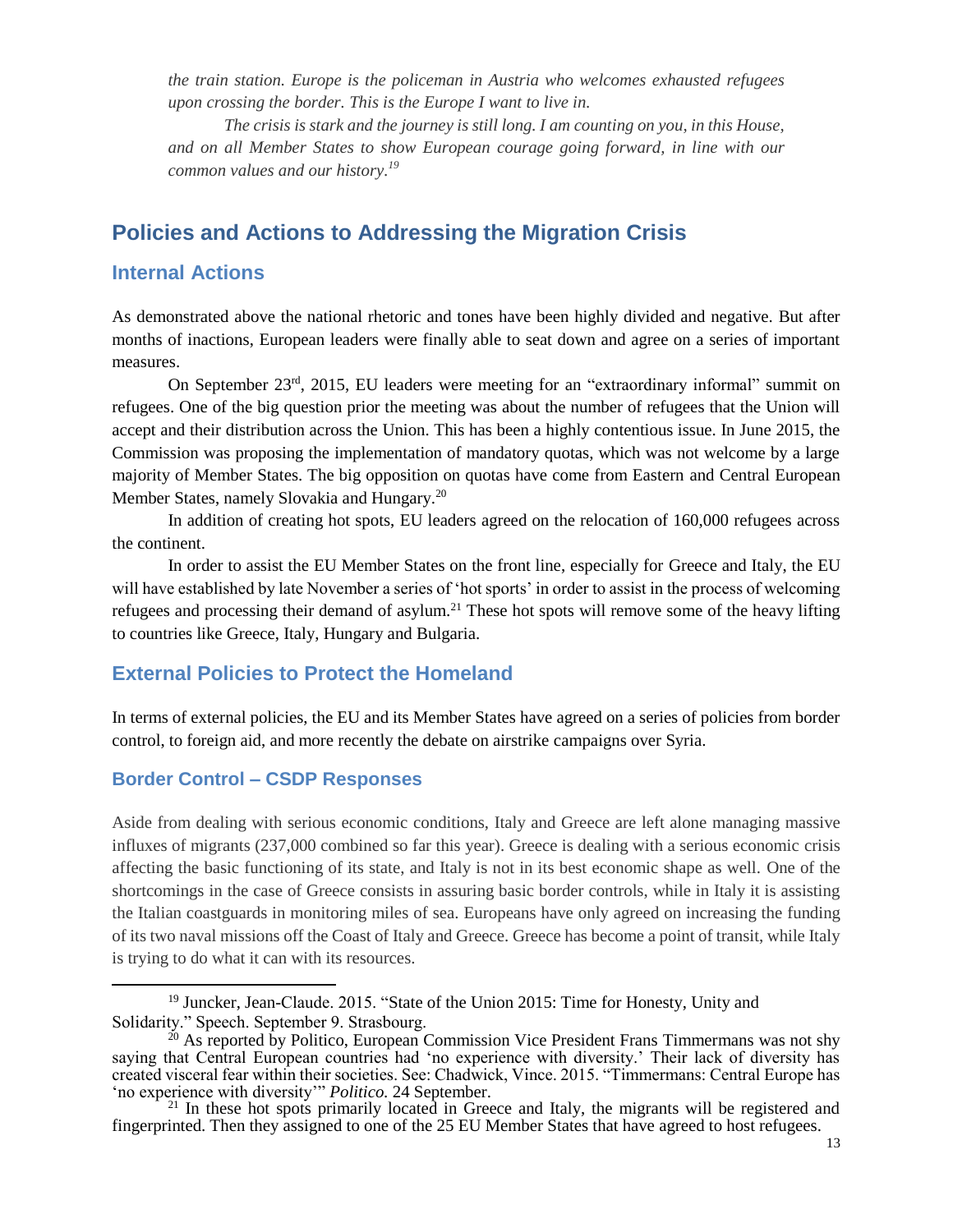In order to control this illegal migration, but mostly in reaction to the Lampedusa catastrophe costing the lives to 232 migrants in October 2013, the Italian government launched a program in October 2013, Operation Mare Nostrum, in which the Italian navy was used in order to stop boats transporting illegal migrants. Because of the continuous rise of migrants and an increase in the cost of the operation (around \$9.7 million per month), the Italians have been calling for support from their European counterparts in sharing the burden on costs and materials as all European nations are directly or indirectly confronting the problems of illegal migrations. Ultimately, the Italian government cancelled Mare Nostrum because of financial constrains considered too costly within the dire Italian economic context.

In November 2014, Mare Nostrum ended and let the spotlight to a small European program, Triton, under the supervision of Frontex, the European immigration agency, was put into action. Triton is much smaller in scope, in geographical coverage (operates only within 30 nautical miles of European shores), and in financial terms (represents 1/3 of Mare Nostrum's budget). Additionally, Frontex depends on the supports and contributions of Member States in order to receive material and human capabilities. Last but not least Triton's mission is not to replace Italy's work on protection of its territory but assists it when needed. As per the European Commission's memo of October 2014 "Triton is intended to support the Italian efforts, and does not replace or substitute Italian obligations in monitoring and surveying the Schengen external borders and in guaranteeing full respect of EU and international obligations, in particular when it comes to search and rescue at sea."<sup>22</sup> Frontex coordinates, Italy leads (see Table 3 for comparison).

 $\overline{\phantom{a}}$ 

 $22$  European Commission. 2014. "Memo. Frontex Joint Operation 'Triton' – Concerted efforts to manage migration in the Central Mediterranean." October 7. Brussels. Online at: [http://europa.eu/rapid/press-release\\_MEMO-14-566\\_en.htm](http://europa.eu/rapid/press-release_MEMO-14-566_en.htm) [Accessed on September 30, 2015]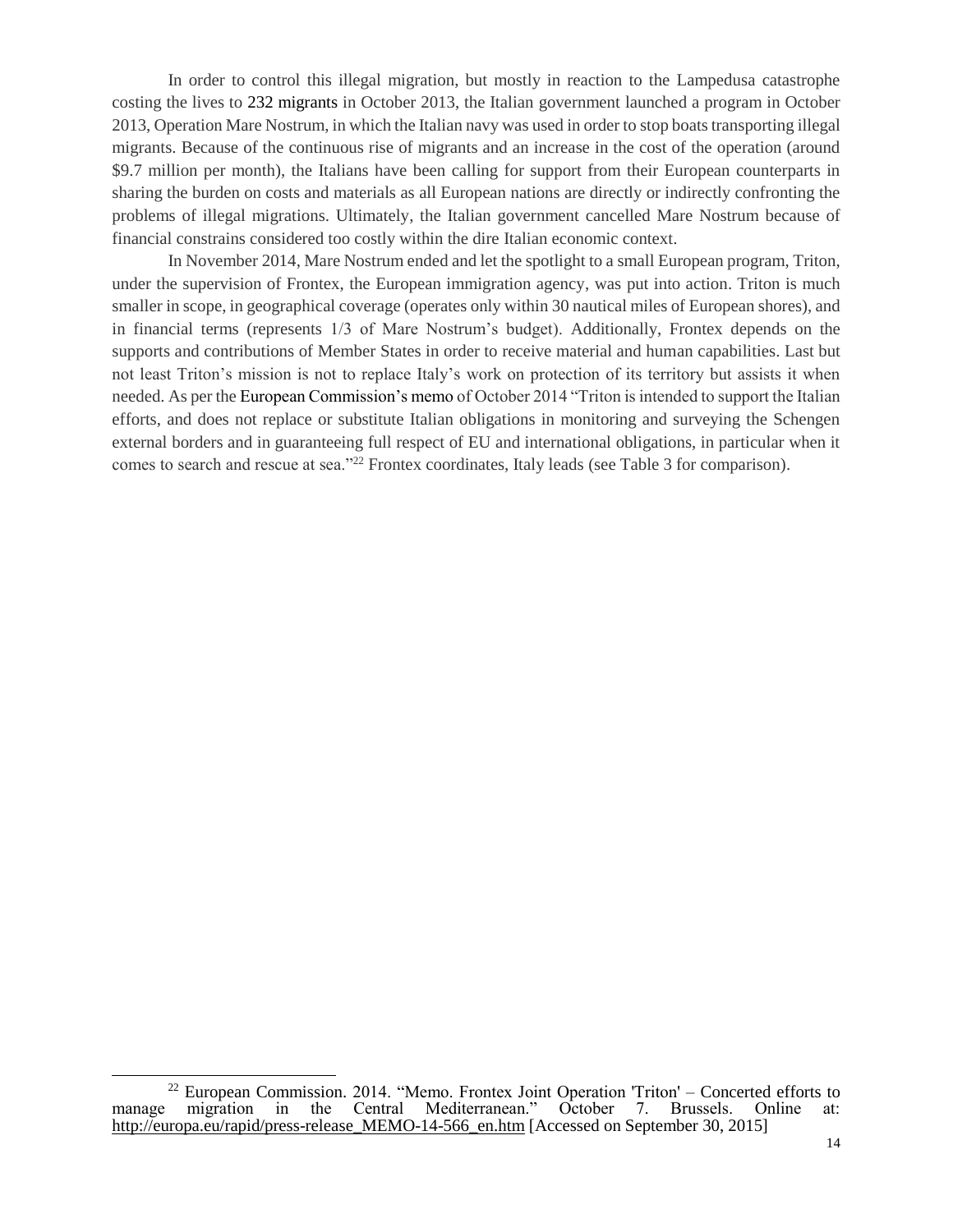|  | Table 3: Comparative Analysis of the Mare Nostrum with Triton |  |
|--|---------------------------------------------------------------|--|
|--|---------------------------------------------------------------|--|

|                            | <b>Operation Mare Nostrum</b><br>(OMN)                                                                                                                                                                                                                                                                                                                                                                                                                                                                        |                                                                                                                                                                                                              |  |
|----------------------------|---------------------------------------------------------------------------------------------------------------------------------------------------------------------------------------------------------------------------------------------------------------------------------------------------------------------------------------------------------------------------------------------------------------------------------------------------------------------------------------------------------------|--------------------------------------------------------------------------------------------------------------------------------------------------------------------------------------------------------------|--|
| <b>Member State</b>        | Italy                                                                                                                                                                                                                                                                                                                                                                                                                                                                                                         | N/A                                                                                                                                                                                                          |  |
| Agency                     | N/A                                                                                                                                                                                                                                                                                                                                                                                                                                                                                                           | Frontex                                                                                                                                                                                                      |  |
| Timeframe                  | October 2013 - November 2014                                                                                                                                                                                                                                                                                                                                                                                                                                                                                  | 1st November 2014-End of 2015                                                                                                                                                                                |  |
| Aim                        | Search-and-rescue mandate                                                                                                                                                                                                                                                                                                                                                                                                                                                                                     | Border management -<br>surveillance and border<br>protection (not search and rescue)                                                                                                                         |  |
|                            | Wide area in the Straits of Sicily:                                                                                                                                                                                                                                                                                                                                                                                                                                                                           |                                                                                                                                                                                                              |  |
| Geographical area          | about 70,000 sq. km, three times<br><b>Region of Sicily</b>                                                                                                                                                                                                                                                                                                                                                                                                                                                   | Covers a 30-mile area near Italy's<br>coast                                                                                                                                                                  |  |
| <b>Budget</b>              | $69$ million per month                                                                                                                                                                                                                                                                                                                                                                                                                                                                                        | $\epsilon$ 3 million a month – became<br>€9million a month ensuing April<br>$23rd$ , 2015 summit meeting                                                                                                     |  |
| <b>Naval Capabilities</b>  | 1 amphibious vessel with<br>٠<br>specific command and control<br>features, medical and shelter<br>facilities for the would-be<br>migrants;<br>• One/two frigates and two<br>second line high seas units -<br>either patrollers or corvettes<br>- with wide range and<br>medical care capabilities;<br>• A Coastal radar network<br>and Italian<br>Navy AIS (Automatic<br>Identification System) shore<br>stations:<br>• One Forward Logistic<br>Site (FLS) in Lampedusa for<br>logistics support to the units | Depend on MS contributions<br>coordinates the deployment of:<br>3 patrol vessels<br>2 coastal patrol vessels<br>2 coastal patrol boats                                                                       |  |
|                            | deployed to Mare Nostrum.<br>• One ATLANTIC 1 Maritime<br>Patrol Aircraft (MPA) based in                                                                                                                                                                                                                                                                                                                                                                                                                      | Depend on MS contributions                                                                                                                                                                                   |  |
| <b>Aerial capabilities</b> | Sigonella for maritime patrol;<br>•One Air Force PREDATOR<br>A+ based in Sigonella for<br>maritime patrol;<br>$•$ One MM                                                                                                                                                                                                                                                                                                                                                                                      | coordinates the<br>deployment of 2 fixed<br>wing surveillance<br>aircrafts.                                                                                                                                  |  |
|                            | P180 aircraft equipped with<br>Forward Looking Infrared<br>(FLIR), based in Catania;<br>• Two Camcopter S-<br>100 unmanned aerial vehicles<br>onboard ITS San Giusto;<br>· Helicopters onboard (to be<br>readily deployed to Lampedusa<br>or Catania);                                                                                                                                                                                                                                                        | coordinates the<br>٠<br>deployment of 1<br>helicopter in order to<br>assist Italy in coping<br>with the on-going<br>migratory flows.                                                                         |  |
| <b>Human capabilities</b>  | A SAN MARCO Marine Brigate<br>team in charge of vessels<br>inspections and the safety of<br>migrants onboard;                                                                                                                                                                                                                                                                                                                                                                                                 | Depend on MS contributions<br>• Five debriefing teams                                                                                                                                                        |  |
| <b>Results</b>             | • 330 smugglers have been<br>brought to justice<br>• rescued 150,810 migrants<br>• 5 mother ships were seized                                                                                                                                                                                                                                                                                                                                                                                                 | • dealt with 130 incidents of<br>which 109 were search and<br>rescue cases.<br>· 16,402 people were detected,<br>including 15,325 persons found<br>on boats in distress.<br>• 57 facilitators were arrested. |  |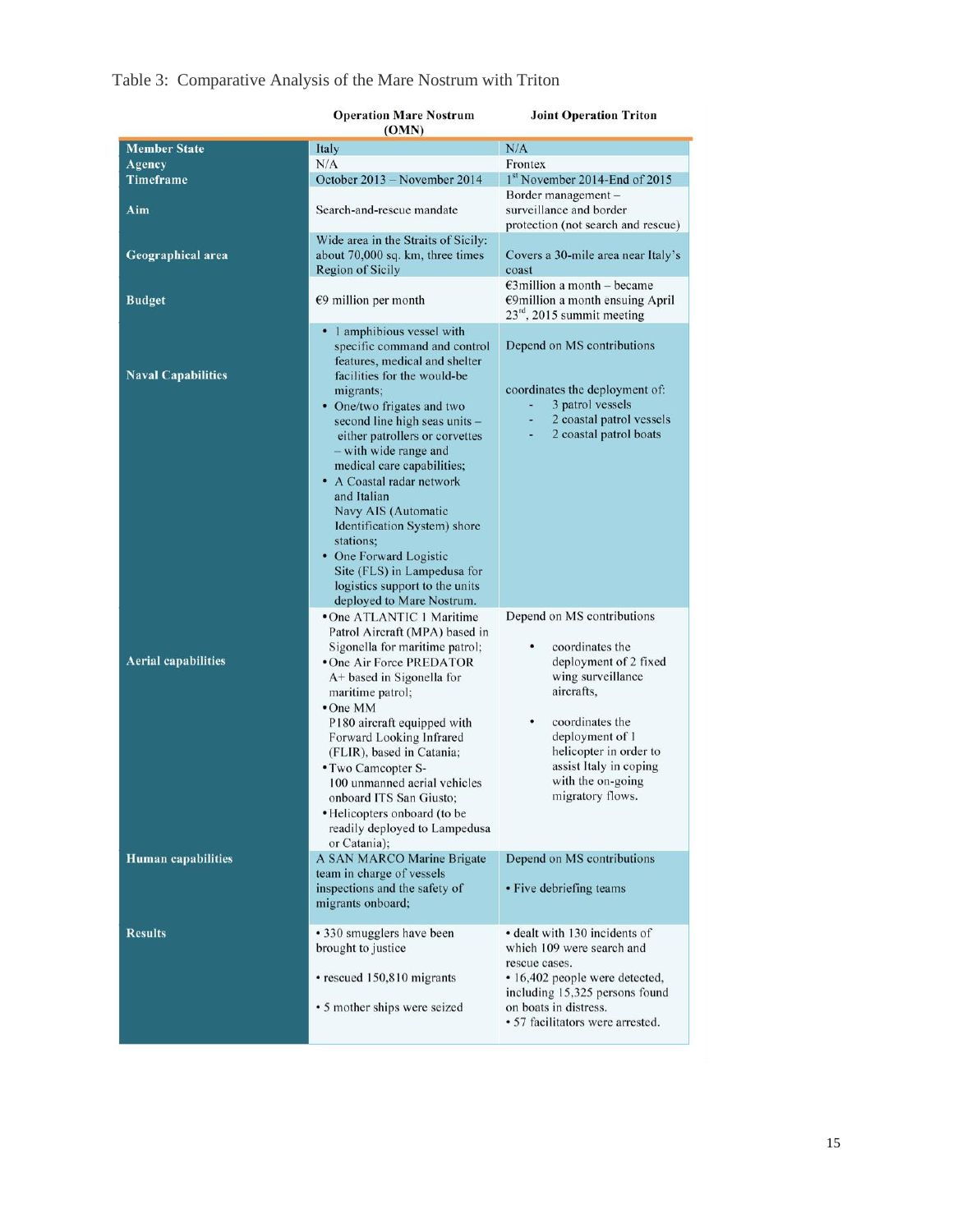Sources: Ministero della difesa. Mare Nostrum Operation. Accessed online a[thttp://www.marina.difesa.it/EN/operations/Pagine/MareNostrum.aspx](http://www.marina.difesa.it/EN/operations/Pagine/MareNostrum.aspx) [accessed on April 21st, 2015]; Yardley, Jim and Bilefsky, Dan. 2015. "Migrants Blame Captain of Capsized Boat." New York Times. April 22. ; European Council on Refugees and Exiles. 2014. "Mare Nostrum to End – Frontex operation will not ensure of migrants in International waters." ECRE Weekly Bulletin. October 10. European Commission. 2014. "Statement by EU Commissioner Cecilia Malmström on operation Triton." Brussels. October 7.; European Commission. 2015. "Fact Sheet – Questions and Answers: Smuggling of Migrants in Europe and the EU Response." Brussels. January 13.

As Table 3 clearly demonstrates, the fundamental distinction between Mare Nostrum and Triton in terms of mandate. Triton's mandate does not make the operation a search and rescue mission, but simply a border management operation. Additionally, the capabilities provided to Frontex are based on the contribution of the willing Member States. Frontex facilities the work of the Italian navy, but the agency's hands are clearly tied.

On September 29, 2015, the EUNAVFOR Med will be beginning in early October the second phase of its mission, which allows to board, search, seize and divert vessels suspected of being used for human smuggling or trafficking on the high seas.<sup>23</sup> In addition, the EUNAVFOR Med is changing code name to 'Operation Sophia.'<sup>24</sup> So EUNAVFOR Med is shifting from surveillance and intelligence-gathering to a much more active role in targeting human smugglers.

### **Foreign Aid and Airstrikes**

 $\overline{\phantom{a}}$ 

In addition to the border missions conducted by Frontex, the EU is seeking to increase its foreign aid and some of its Member States will increase their military intervention in Syria.

The European leaders has announced on September  $23<sup>rd</sup>$ , 2015 that the EU will be providing an additional €1 billion in humanitarian aid. This additional pledge is a response to the high number of displaced Syrian refugees in the neighboring countries like Lebanon, Turkey and Jordan. These three countries have seen the rise a real humanitarian crisis in their camps. The European pledge will go directly to providing assistance to these neighboring countries through the networks of the UNHCR and the World Food Programme.<sup>25</sup>

In terms of military intervention, France has been active in its air campaign against ISIS in Iraq and has started days ago its airstrike campaign over Syria. Even though the airstrikes are directly targeting ISIS fighters and capabilities, there are indirectly related to the migration crisis facing the EU. The war in Syria is becoming even more complex with the recent airstrikes conducted by Russia. Russia is seeking for eventual Western cooperation in attacking ISIS and keeping the Bashar al-Assad regime in power. The United States and France have both announced their commitment to airstrikes over Syria against ISIS, but categorically rejected to maintain Bashar al-Assad in power. With the escalation of Western and Russian bombings over Syria, it is unclear about the impacts they will have on either increasing the numbers of refugees towards Europe, or either stabilizing the situation in Syria and ultimately limiting the numbers of refugees.

<sup>23</sup> EU Neighborhood Info Center. 2015. "EUNAVFOR Med: EU to launch active phase of the operation against human smugglers." News Service. September 29.

<sup>&</sup>lt;sup>24</sup> The name 'Sophia' is after the name given to the baby born on board a ship of the operation.

 $25$  European Council. 2015. "Remarks by President Donald Tusk after the informal meeting of heads of state or government." Press Release. 23 September.